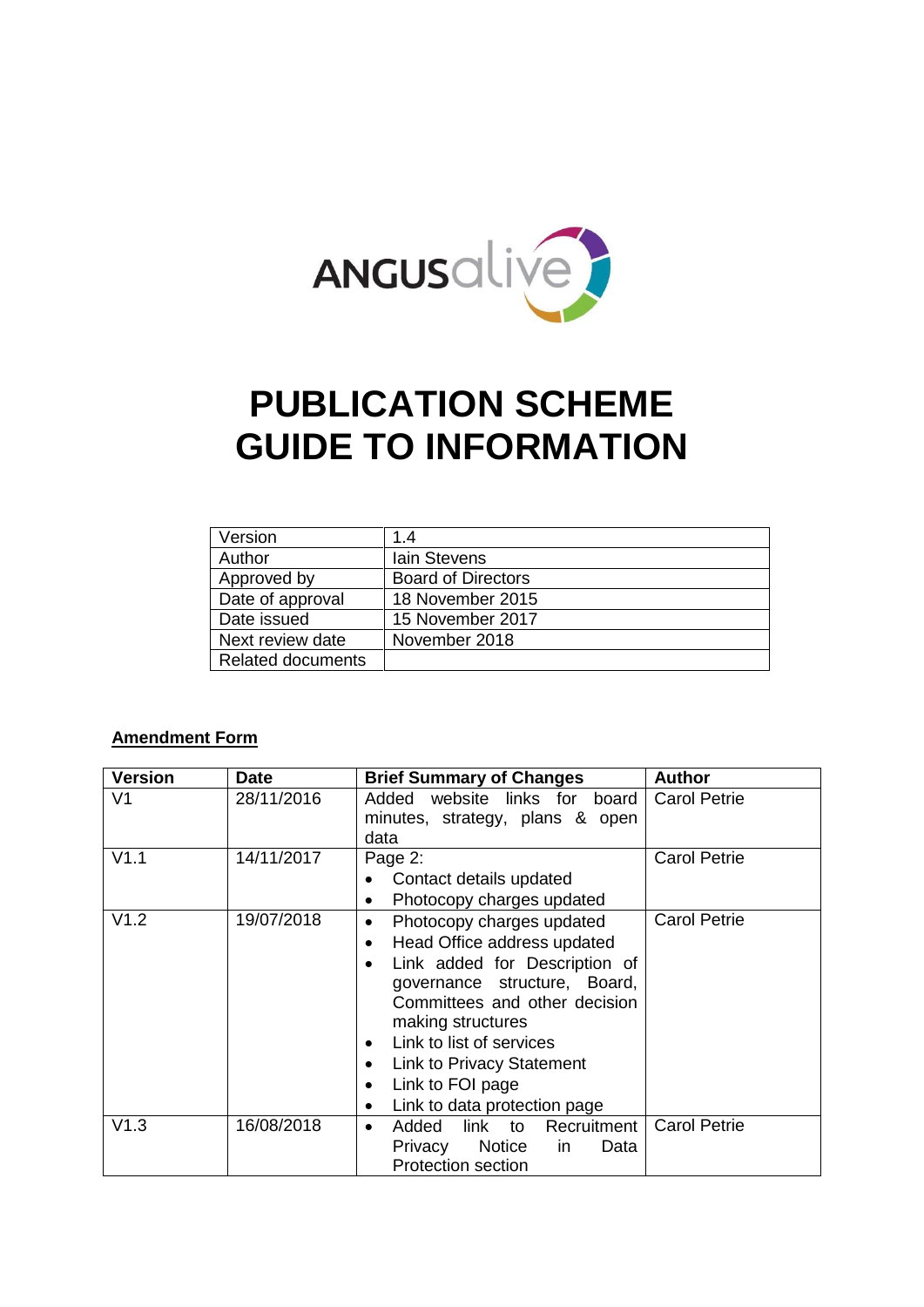#### **Introduction**

ANGUSalive, as a wholly owned company of Angus Council and therefore a Scottish Public Authority, is required by The Freedom of Information (Scotland) Act 2002 (the Act) to produce and maintain a publication scheme.

Authorities are under a legal obligation to:

Publish the classes of information which they make routinely available; and tell the public how to access the information and what it might cost.

ANGUSalive has adopted the Model Publication Scheme 2015. The Scottish Information Commissioner has approved this scheme until 31 May 2019.

The purpose of this Guide to Information is to:

- allow you to see what information is available (and what is not available) in relation to each class:
- state what charges may be applied;
- explain how to find the information easily;
- provide contact details for enquiries and to get help with accessing the information;
- explain how to request information we hold that has not been published.

#### Availability of formats

The information we publish through the model scheme is, wherever possible, available on our website. We offer alternative arrangements for people who do not want to, or cannot, access the information online or by inspection at our premises. For example, we can usually arrange to send information to you in paper copy (although there may be a charge for this).

#### Exempt information

We will publish the information we hold which falls within the classes of information below. If a document contains information that is exempt under Scotland's Freedom of Information laws (for example sensitive personal information or a trade secret), we will remove or redact information before the publication and explain why.

#### **Copyright**

Where ANGUSalive holds the copyright in its published information, the information may be copied or reproduced without formal permission, provided that:

- it is copied or reproduced accurately;
- it is not used in a misleading context;
- the source of the material is identified.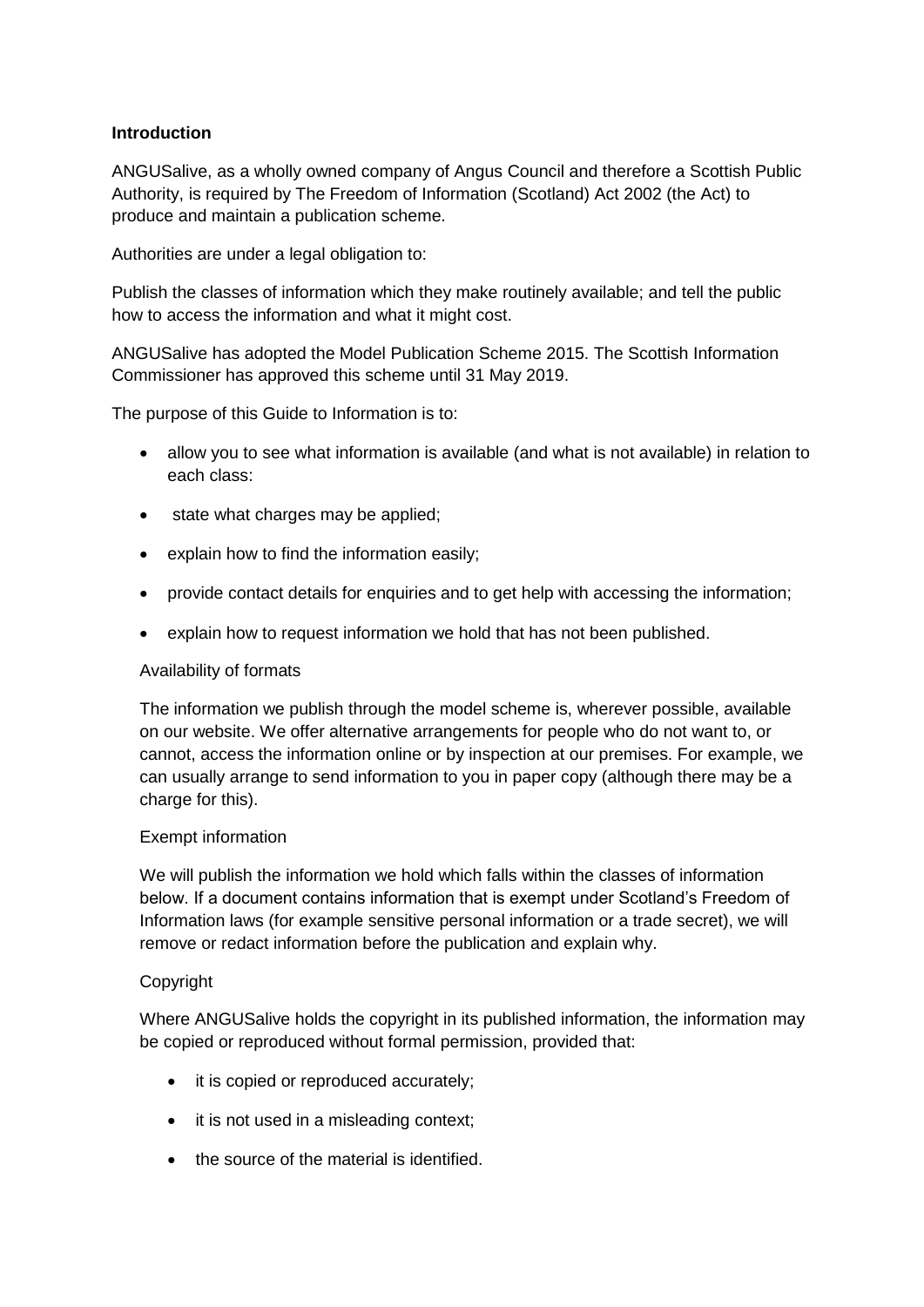Where ANGUSalive does not hold the copyright in information we publish, we will make this clear.

#### <span id="page-2-0"></span>**Charges**

This section explains when we may make a charge for our publications and how any charge will be calculated. There is no charge to view information on our website or at our premises, with the exception where statutory fees apply. We may charge for providing information to you, but we will charge you no more than it actually costs us to do so. We will always tell you what the cost is before providing the information to you.

Our photocopying charge per side of paper is as follows:

| Paper size | <b>Black and white</b> | Colour |
|------------|------------------------|--------|
| A4         | £0.10                  | £0.30  |

Postage costs will be recharged at the rate we paid to send information to you. Our charge is for sending information by Royal Mail First Class. When providing copies of pre-printed publications, we will charge no more than the cost per copy, pro rata, of the total print run.

Please note that this charging schedule does not apply to our commercial publications (see Class 8 below). These items are offered for sale through retail outlets such as bookshops or museum shops and their price reflects a 'market value' which may include the cost of production.

#### **Contact us**

You can contact us for assistance about any aspect of this publication scheme:

Freedom of Information ANGUSalive Head Office William Wallace House Orchardbank Business Park FORFAR DD8 1WH Tel: 01307 473880 email: enquiries@angusalive.scot

We will also advise you how to ask for information that we do not publish or how to complain if you are dissatisfied with any aspect of this publication scheme.

#### **The classes of information that we publish**

We publish information that we hold within the following classes. Once information is published under a class we will continue to make it available for the current and previous two financial years. Where information has been updated or superseded, only the current version will be available. If you would like to see previous versions, you may make a request to us for that information.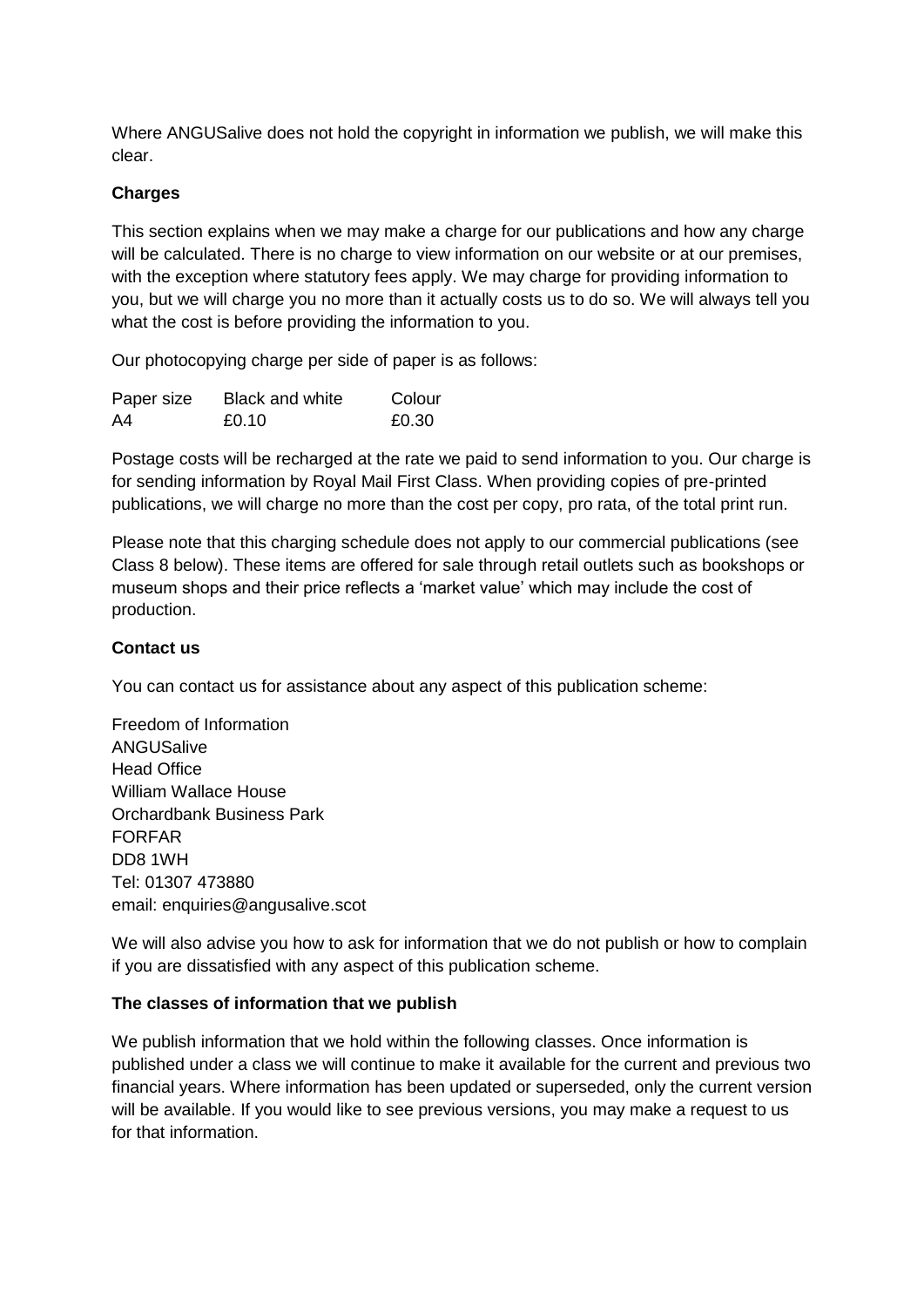## **Class 1: About ANGUSalive**

Class Description: Information about ANGUSalive, who we are, where to find us, how to contact us, how we are managed and our external relations.

| The information we publish under<br>this class                                                      | How to access it                                                                                                                                                                                                  |
|-----------------------------------------------------------------------------------------------------|-------------------------------------------------------------------------------------------------------------------------------------------------------------------------------------------------------------------|
| What we do?                                                                                         | http://www.angusalive.scot/aboutaa                                                                                                                                                                                |
| Where to find us and how to<br>contact us?                                                          | http://www.angusalive.scot/<br>enquiries@angusalive.scot                                                                                                                                                          |
| Organisational structure, roles<br>and responsibilities of senior<br>officers                       | http://www.angusalive.scot/about-board.cfm<br>http://www.angusalive.scot/about-directors.cfm<br>http://www.angusalive.scot/about-smt.cfm<br>Organisational Structure:<br>http://www.angusalive.scot/about-smt.cfm |
| <b>Head Office Business Opening</b><br><b>Hours</b>                                                 | http://www.angusalive.scot/about-contact.cfm                                                                                                                                                                      |
| Contact details for customer care<br>and complaints functions                                       | http://www.angusalive.scot/about-comments.cfm                                                                                                                                                                     |
| Charging Schedule for published<br>information                                                      | See charges section above                                                                                                                                                                                         |
| <b>Constitution</b>                                                                                 |                                                                                                                                                                                                                   |
| Legal framework for the authority,<br>including constitution, articles of<br>association or charter | Available on request via enquiries@angusalive.scot                                                                                                                                                                |
| How the authority is run?                                                                           |                                                                                                                                                                                                                   |
| Description of governance<br>structure, Board, Committees and<br>other decision making structures   | http://www.angusalive.scot/boardminutes.cfm                                                                                                                                                                       |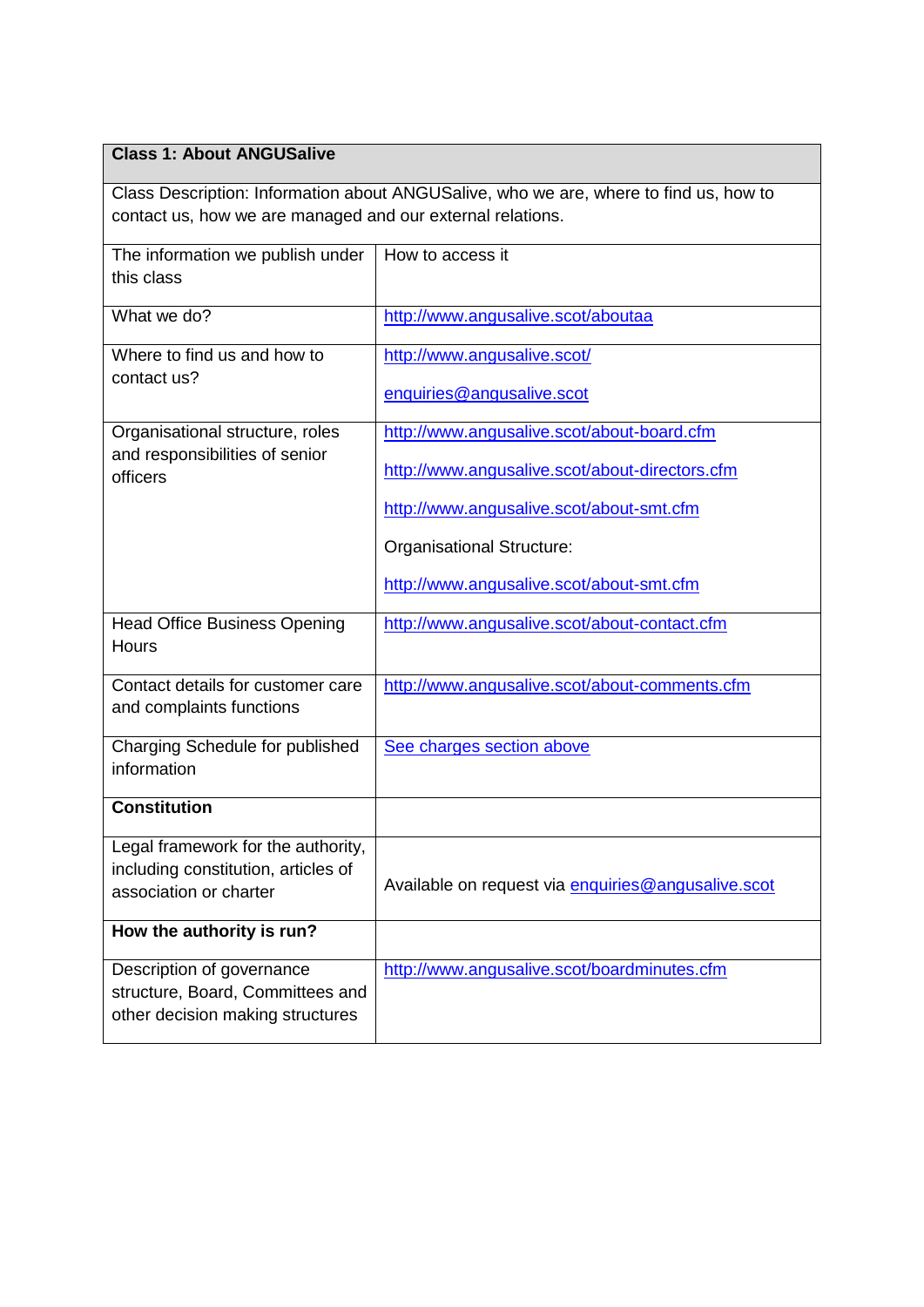| Name of, responsibilities of and | http://www.angusalive.scot/about-board.cfm             |
|----------------------------------|--------------------------------------------------------|
| (work-related) biographical      |                                                        |
| details of the people who make   | http://www.angusalive.scot/about-directors.cfm         |
| strategic and operational        | http://www.angusalive.scot/about-smt.cfm               |
| decisions about the performance  |                                                        |
| of function and/or delivery of   |                                                        |
| services by the authority, e.g.  |                                                        |
| Board members, chief officers    |                                                        |
| Governance policies, including   | Available on request via enquiries@angusalive.scot     |
| standing orders, code of conduct |                                                        |
| and register of interests        |                                                        |
|                                  |                                                        |
| <b>Corporate Planning</b>        |                                                        |
| <b>Mission Statement</b>         | http://www.angusalive.scot/strategy-vision.cfm         |
|                                  |                                                        |
| Plan/strategy                    | http://www.angusalive.scot/strategy-vision.cfm         |
| <b>Corporate Policies</b>        | All approved policies available via Board Meetings     |
|                                  | http://www.angusalive.scot/boardminutes.cfm            |
| Strategic planning processes     | Available on request via enquiries@anqusalive.scot     |
|                                  |                                                        |
| <b>External Relations</b>        |                                                        |
| Accountability relationships,    | <b>Companies House</b>                                 |
| including reports to regulators  |                                                        |
|                                  | Office of the Scottish Charity Regulator               |
|                                  | Angus Council                                          |
| Internal and external audit      | Internal audits are performed by Angus Council as part |
| arrangements                     | of a Services Agreement. External auditors are         |
|                                  | appointed by Angus Council.                            |
|                                  |                                                        |
| Subsidiary companies (wholly     | <b>ANGUSalive (Trading)</b>                            |
| and part owned) and other        |                                                        |
| significant financial interests  |                                                        |
| Strategic Agreement with other   | Available on request via enquiries@angusalive.scot     |
| bodies?                          |                                                        |
|                                  |                                                        |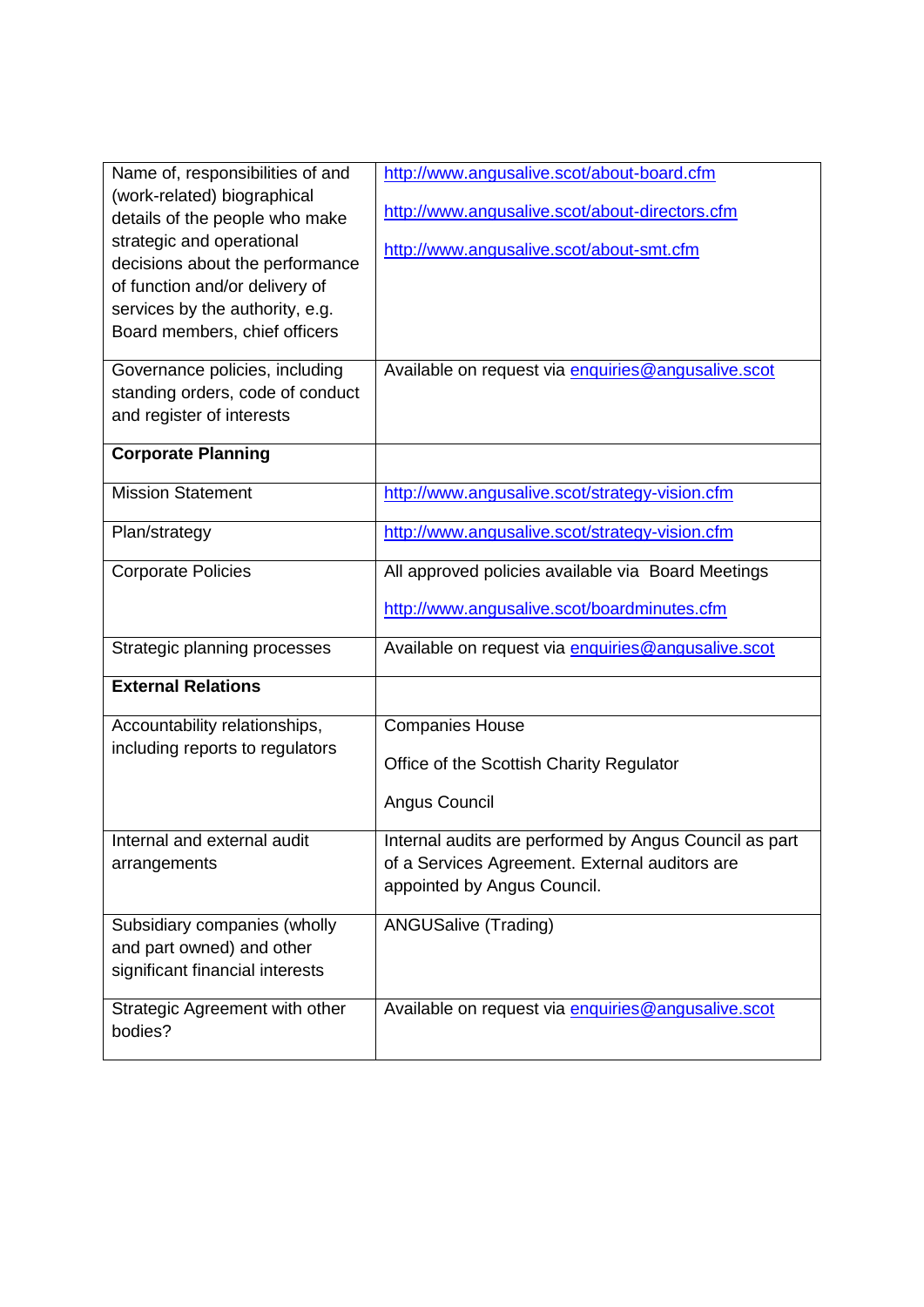| <b>Class 2: How We Deliver Our Functions And Services</b>                                                                                               |                                                                                                                              |  |
|---------------------------------------------------------------------------------------------------------------------------------------------------------|------------------------------------------------------------------------------------------------------------------------------|--|
| Class Description: Information about our work, our strategy and policies for delivering<br>functions and services and information for our service users |                                                                                                                              |  |
| The information we publish<br>under this class                                                                                                          | How to access it                                                                                                             |  |
| <b>Functions</b>                                                                                                                                        |                                                                                                                              |  |
| Description of functions, including<br>statutory basis for them, where<br>applicable                                                                    | http://www.angusalive.scot/aboutaa                                                                                           |  |
| How to apply for a licence,<br>warrant, grant, etc. where it is a<br>function of the authority to<br>approve                                            | Available on request via enquiries@angusalive.scot                                                                           |  |
| How to report a concern to the<br>authority                                                                                                             | http://www.angusalive.scot/about-comments.cfm                                                                                |  |
| <b>Services</b>                                                                                                                                         |                                                                                                                              |  |
| List of services, including<br>statutory basis for them, where<br>applicable                                                                            | Services Agreement with Angus Council<br>List of services available from home page<br>http://www.angusalive.scot/default.cfm |  |
| Service policies and internal staff<br>procedures, including allocation,<br>quality and standards                                                       | Available on request via enquiries@angusalive.scot                                                                           |  |
| Service schedules and delivery<br>plans                                                                                                                 | Available on request via enquiries@angusalive.scot                                                                           |  |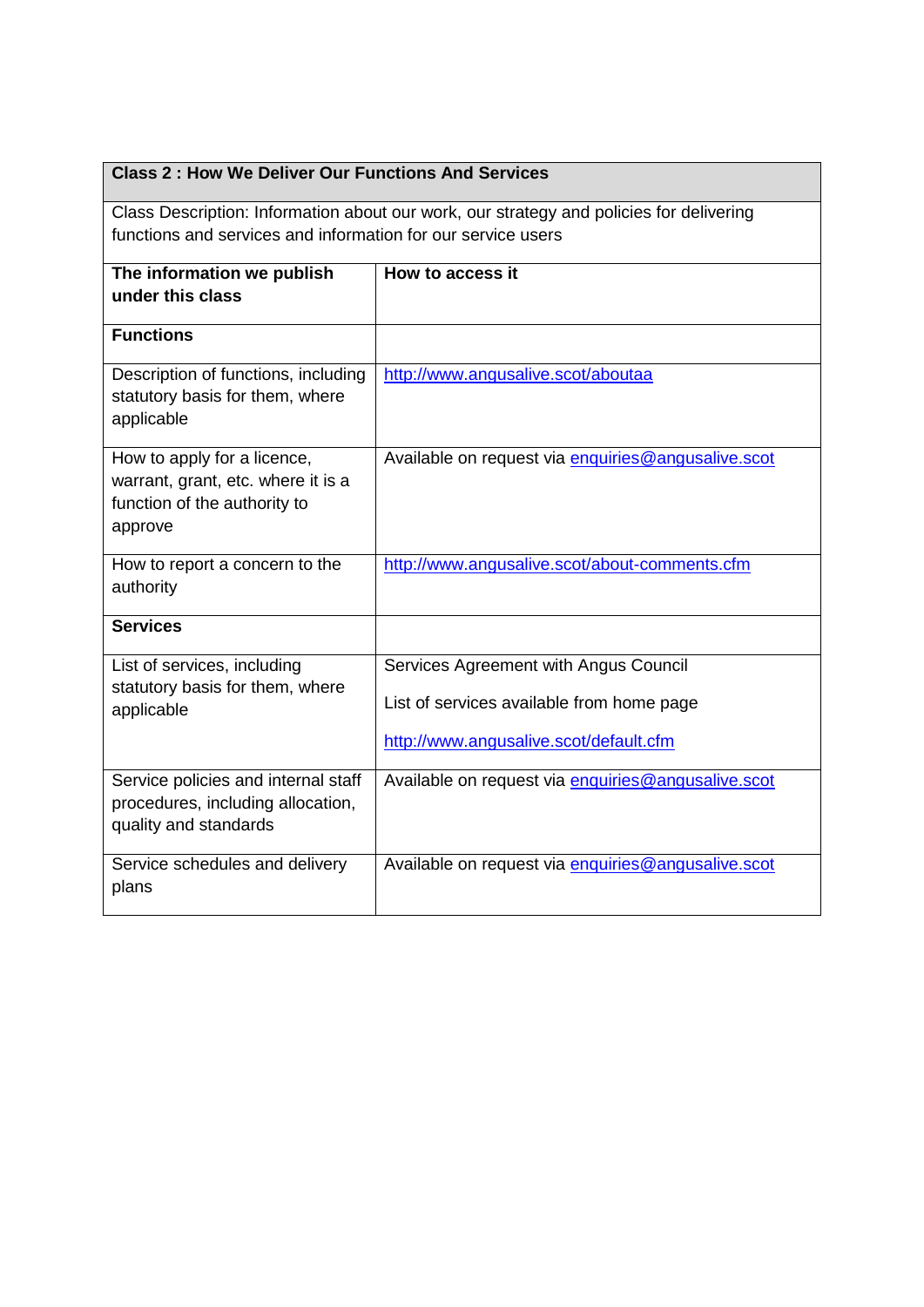| <b>Class 3: How We Take Decisions and What we Decided</b>                                                                                                                                                 |                                                                                                                                                                        |  |
|-----------------------------------------------------------------------------------------------------------------------------------------------------------------------------------------------------------|------------------------------------------------------------------------------------------------------------------------------------------------------------------------|--|
| Class Description: Information about the decisions we take, how we make decisions and<br>how we involve others                                                                                            |                                                                                                                                                                        |  |
| The information we publish<br>under this class                                                                                                                                                            | How to access it                                                                                                                                                       |  |
| <b>Decision Making</b>                                                                                                                                                                                    |                                                                                                                                                                        |  |
| Decisions taken by the<br>organisation: agendas, reports<br>and papers provided for<br>consideration and minutes of<br>Board (or equivalent) meetings                                                     | Board meeting minutes available at<br>http://www.angusalive.scot/boardminutes.cfm<br>Agendas, reports and papers available on request via<br>enquiries@angusalive.scot |  |
| <b>Public Consultation and</b><br>engagement strategies                                                                                                                                                   | Communications Strategy available on request via<br>enquiries@angusalive.scot                                                                                          |  |
| Reports of regulatory inspections,<br>audits and investigations carried<br>out by the authority                                                                                                           | Current audit programme available on request via<br>enquiries@angusalive.scot                                                                                          |  |
| Class 4: What We Spend And How We Spend It                                                                                                                                                                |                                                                                                                                                                        |  |
| Class Description: Information about our strategy for, and management of, financial<br>resources (in sufficient detail to explain how we plan to spend public money and what has<br>actually been spent). |                                                                                                                                                                        |  |
| The information we publish<br>under this class                                                                                                                                                            | <b>How to access it</b>                                                                                                                                                |  |
| Financial statements, including                                                                                                                                                                           | <b>Companies House</b>                                                                                                                                                 |  |
| annual accounts, any regular<br>statements e.g. quarterly budget                                                                                                                                          | Office of the Scottish Charity Regulator                                                                                                                               |  |
| statements                                                                                                                                                                                                | Available on request via enquiries@angusalive.scot                                                                                                                     |  |
| Financial policies and procedures<br>for budget allocation                                                                                                                                                | Available on request via enquiries@angusalive.scot                                                                                                                     |  |
| Budget allocation to key<br>policy/function/service areas                                                                                                                                                 | Available on request via enquiries@angusalive.scot                                                                                                                     |  |
| Purchasing plans and capital<br>funding plans                                                                                                                                                             | Available on request via enquiries@angusalive.scot                                                                                                                     |  |
| Financial administration manual/<br>internal financial regulations                                                                                                                                        | Available on request via enquiries@anqusalive.scot                                                                                                                     |  |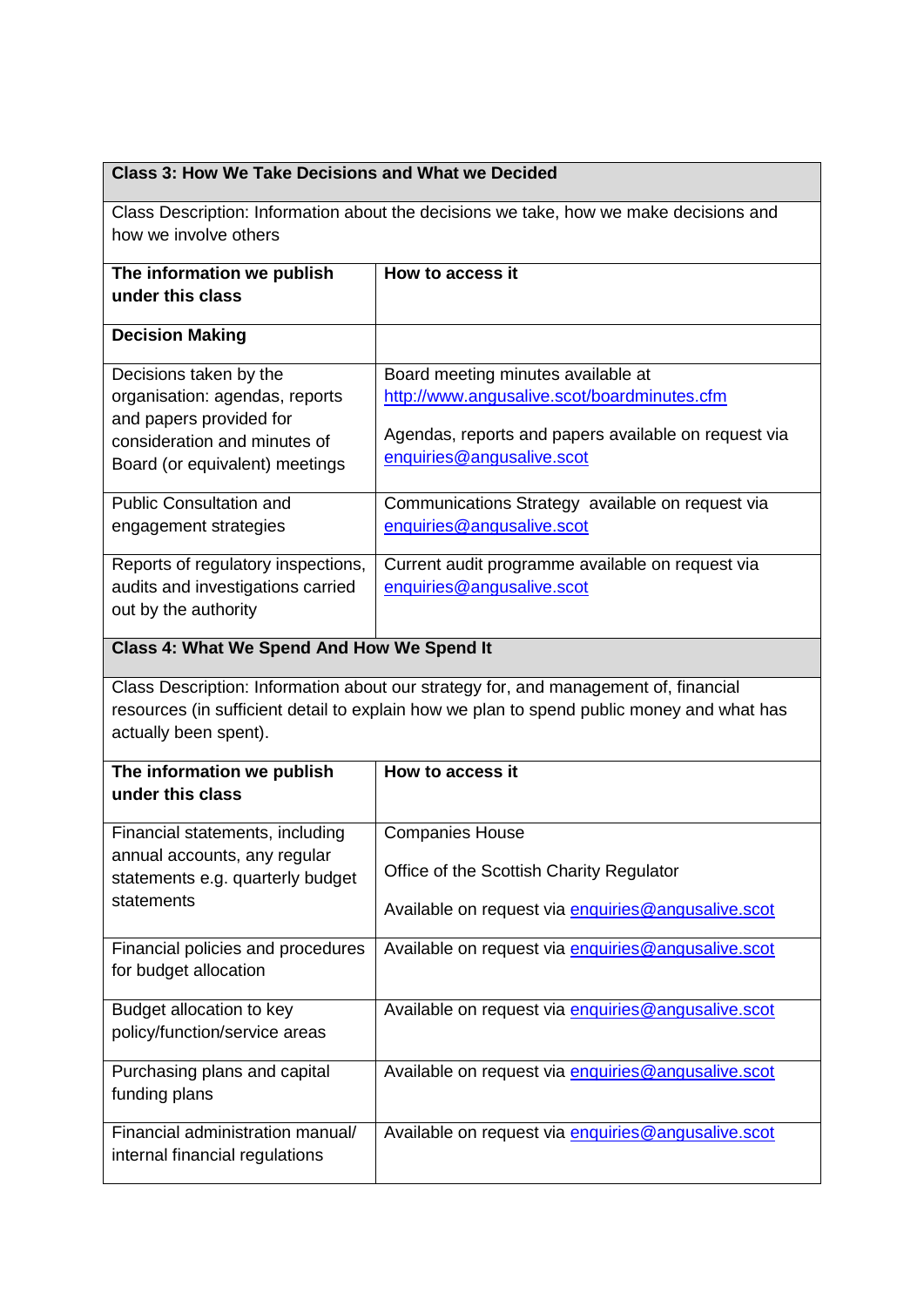| Expenses policies and<br>procedures                                                                                                                                    | Available on request via enquiries@angusalive.scot                                     |  |
|------------------------------------------------------------------------------------------------------------------------------------------------------------------------|----------------------------------------------------------------------------------------|--|
| Pay and grading structure                                                                                                                                              | Available on request via enquiries@angusalive.scot                                     |  |
| Funding awards available from<br>the authority, how to apply for<br>them and funding awards made<br>by the authority                                                   | Available on request via enquiries@angusalive.scot                                     |  |
|                                                                                                                                                                        | Class 5: How We Manage our Human, Physical And Information Resources                   |  |
| resources of the authority                                                                                                                                             | Class Description: Information about how we manage the human, physical and information |  |
| The information we publish<br>under this class                                                                                                                         | How to access it                                                                       |  |
| <b>Human Resources</b>                                                                                                                                                 |                                                                                        |  |
| Strategy and management of<br>human resources                                                                                                                          | Available on request via enquiries@angusalive.scot                                     |  |
| <b>Staffing structure</b>                                                                                                                                              | http://www.angusalive.scot/about-smt.cfm                                               |  |
| HR Policies, procedures and<br>guidelines including recruitment,<br>performance management,<br>salary, promotion, pensions,<br>discipline, grievance, staff<br>records | Available on request via enquiries@angusalive.scot                                     |  |
| Employee relations structures<br>and agreements reached with<br>recognised trade unions and<br>professional organisations                                              | Available on request via enquiries@angusalive.scot                                     |  |
| <b>Physical Resources</b>                                                                                                                                              |                                                                                        |  |
| Description of the authority's land<br>and property holdings                                                                                                           | Available from Angus Council: www.angus.gov.uk                                         |  |
| Maintenance arrangements                                                                                                                                               | Available from Angus Council: www.angus.gov.uk                                         |  |
| <b>Information Resources</b>                                                                                                                                           |                                                                                        |  |
| <b>Records Management Policy</b>                                                                                                                                       | Available on request via enquiries@angusalive.scot                                     |  |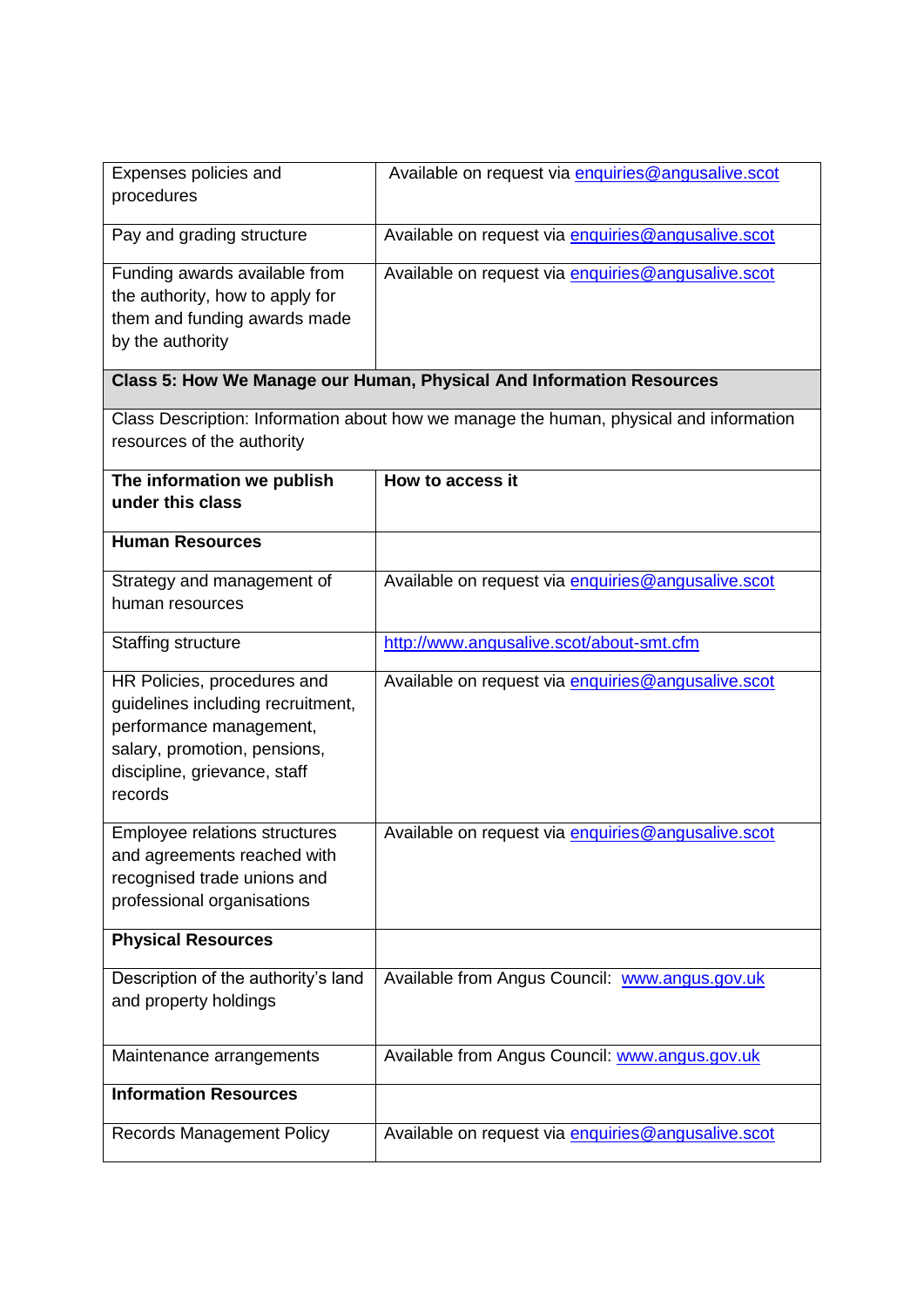| <b>Freedom of Information Policies</b>                      | How to make an FOI request:                                                              |
|-------------------------------------------------------------|------------------------------------------------------------------------------------------|
| and procedures                                              | http://www.angusalive.scot/about-foi2.cfm                                                |
|                                                             |                                                                                          |
|                                                             | Policies & procedures available on request via                                           |
|                                                             | enquiries@angusalive.scot                                                                |
| Data Protection or Privacy Policy                           | <b>Privacy Statement:</b>                                                                |
|                                                             | http://www.angusalive.scot/privacy.cfm                                                   |
|                                                             | How to request personal information:                                                     |
|                                                             | http://www.angusalive.scot/about-foi.cfm                                                 |
|                                                             | <b>Recruitment Privacy Notice</b>                                                        |
|                                                             | http://www.angusalive.scot/about-foi4.cfm                                                |
|                                                             | Policies & procedures available on request via                                           |
|                                                             | enquiries@angusalive.scot                                                                |
| List of statistical information                             | Available from Angus Council www.angus.gov.uk                                            |
| published by the authority                                  |                                                                                          |
|                                                             | Class 6: How We Procure Goods and Services From External Providers                       |
|                                                             | Class Description: Information about how we procure goods and services and our contracts |
| with external providers                                     |                                                                                          |
| The information we publish                                  | How to access it                                                                         |
| under this class                                            |                                                                                          |
| Procurement policies and                                    | http://www.angusalive.scot/about-procurement.cfm                                         |
| procedures                                                  |                                                                                          |
| List of contracts which have gone                           | Available on request via enquiries@angusalive.scot                                       |
| through formal tendering,                                   |                                                                                          |
| including name of supplier, period<br>of contract and value |                                                                                          |
|                                                             |                                                                                          |